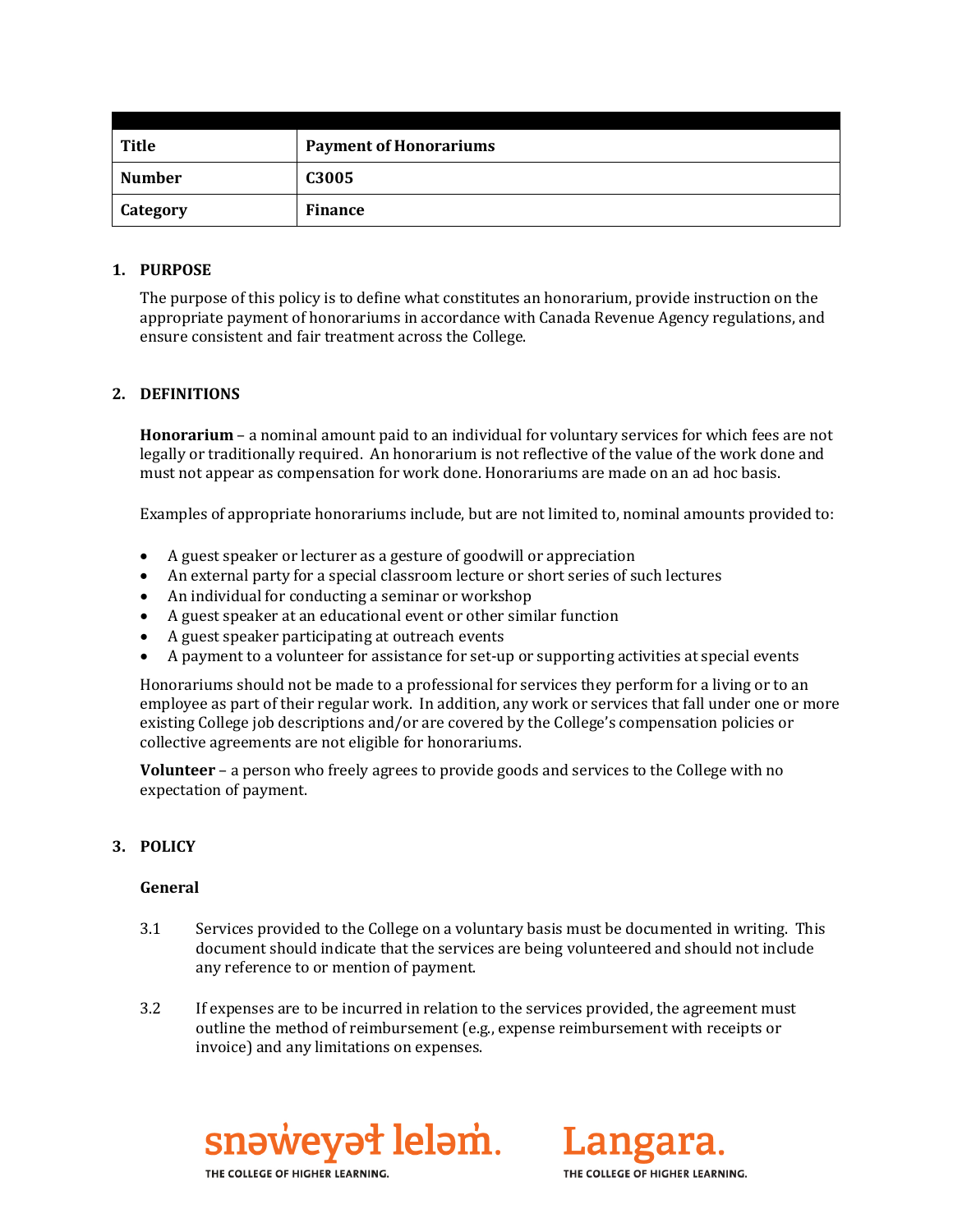- 3.3 An honorarium must not be based on an agreed-upon amount between the recipient and the College. If payment is agreed-upon, the arrangement falls outside of this honorarium policy and should be discussed with your Human Resources Consultant.
- 3.4 An honorarium should be a flat, nominal amount and should not be based on a unit of measure such as the number of hours volunteered or students assisted.

#### **Considerations for Honorariums Paid to Employees**

- 3.5 An honorarium paid to an employee of the College for the provision of additional, voluntary services outside of their regular work is considered additional employment income and is subject to applicable statutory withholdings and payroll deductions.
- 3.6 An honorarium paid to an employee of the College will be reported on the employee's T4 slip for the income tax year in which it is paid.

#### **Considerations for Honorariums Paid to Non-Employees**

- 3.7 An honorarium paid to a non-employee of the College is considered as a payment in respect of services rendered.
- 3.8 An honorarium paid to a non-employee of the College is considered taxable income by Canada Revenue Agency, but is not subject to income tax deductions by the College.
- 3.9 Honorariums paid to a non-employee of the College will be reported on a T4A should the cumulative amount paid to the payee exceed \$500 during the income tax year. Regardless of the receipt of a T4A, the payee is responsible for reporting all honorariums on their personal income tax return.
- 3.10 Should the payee be a Goods and Services Tax (GST) registrant or is required to be a registrant due to their business income threshold, the College is required to pay GST in addition to the amount of the honorarium. The payee is required to inform the Finance department that they are a GST registrant and provide appropriate documentation including their registration information.

#### **Other Considerations**

- 3.11 Honorarium Payments to Indigenous Payees for Work Performed on or off a Reserve
	- 3.11.1 Honorariums paid to an Indigenous payee for work performed on a reserve is exempt from income tax under paragraph 81(1)(a) of the Income Tax Act and section 87 of the Indian Act.
	- 3.11.2 Honorariums paid to an Indigenous payee for services off-reserve shall be processed per sections 3.2 or 3.3 above, based on the employee status of the recipient.
- 3.12 Honorarium Payments for Non-Residents
	- 3.12.1 For services performed in Canada, honorariums paid to non-residents of Canada are subject to a non-resident withholding tax and will be reported on a T4A-NR.
	- 3.12.2 For services performed outside of Canada, there are no tax deduction or reporting requirements for honorariums.